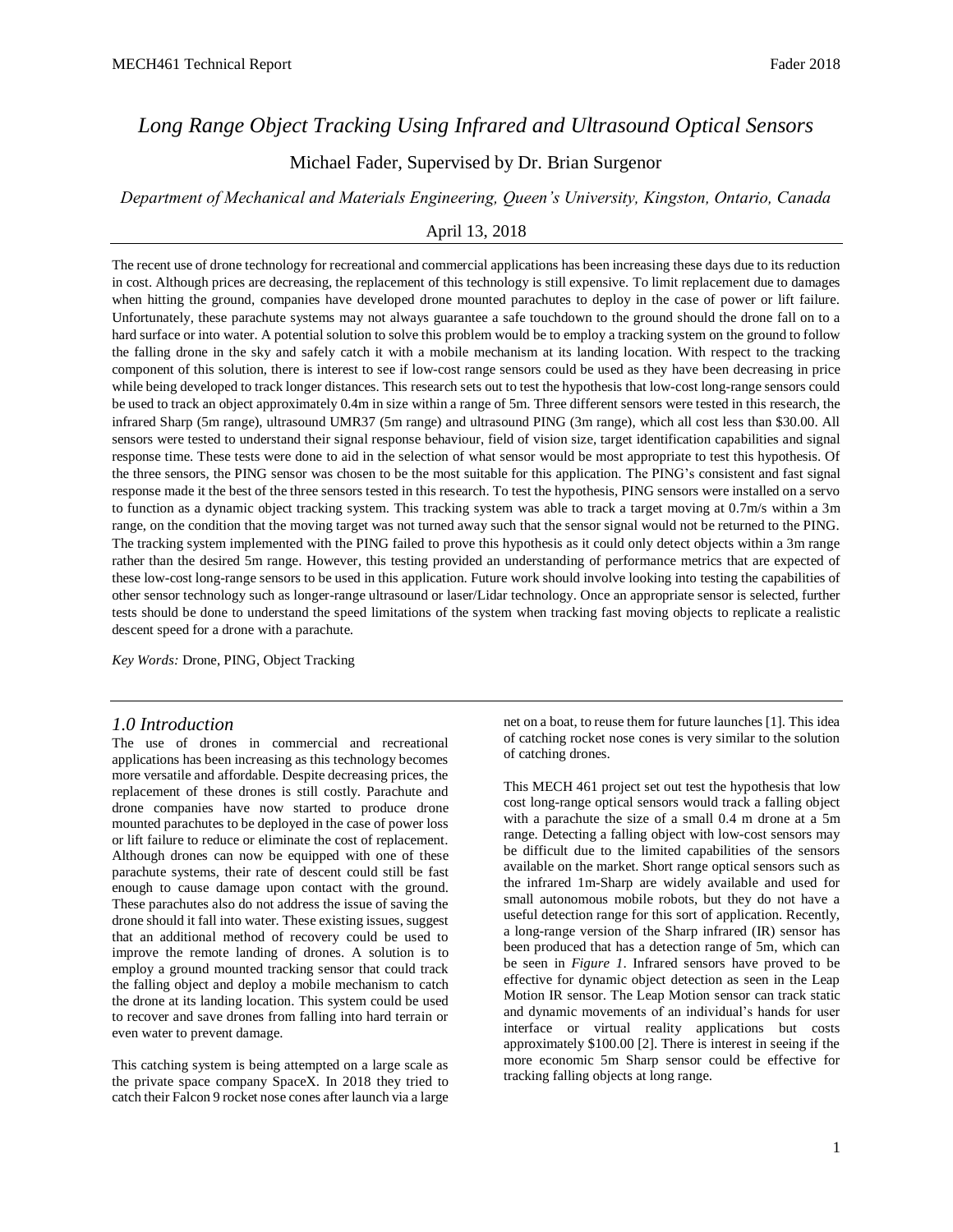

*Figure 1: A photo of the 5m Sharp sensor*

Initially, only the 5m Sharp was to be tested but other longrange ultrasound (UT) sensors were included in the testing due to their similar detection range and cost. The long-range optical sensors that were tested in this research are the infrared Sharp (\$25.00), ultrasonic URM37 (\$17.82) and ultrasonic PING (\$29.95) which have detection ranges of 5m, 5m, and 3m respectively. Photos of the URM37 and the PING are shown in *Figure 2*. They were all first tested to confirm their range response, field of vision and dynamic object identification and signal response time with respect to small drone targets approximately 0.4m wide. Following these baseline performance tests, the sensor that is most capable and suitable for this small object tracking scenario will be used in a 2D object tracking system to track dynamic targets. This will be to provide a proof of concept for this potential drone recovery system.



*Figure 2: Photos of the URM37 (left) and PING (right) ultrasound sensors used in this project*

# *1.1 Sensor Functionality*

Before discussing the tests that done with each sensor, the method in which these sensors detect range is necessary to understand the findings in this paper. Of the three sensors, the Sharp sensor will detect range in a different manner than the URM37 and PING. The Sharp sensor will emit an infrared light signal which will then be reflected off an object within its detection range return to the light receiver on the sensor. This receiver is an array sensor that will calculate the objects range using similar triangle geometry depending on the location of the returned light on the array sensor [3]. Since the array sensor is only so large, the Sharp sensor has a minimum detection distance of 100cm and a maximum range of 550cm [5]. Alternatively, the URM37 and PING sensors will measure range based on the ultrasound signal time of flight [4][6]. These ultrasound sensors are like the Sharp in the sense that they consist of a signal emitter on one side of the sensor unit and a receiver on the other. The ultrasound signal will be sent out towards an object of interest and then reflected back to the receiver of the sensor. Based on the speed of sound in air and the time taken to receive the ultrasound signal, the object's range can be calculated. It should be noted that the URM37 and PING will perform this calculation differently. The URM37 will do all range calculations inside sensor's processor and output the target range to the Arduino. Whereas the PING will only output the time of flight for the signal and then the Arduino program must perform the appropriate calculation to determine the measured range. For this research, the output from both the sensors that will be looked at is their measured distance values rather than the signal time of flight or analog value.

# *2.0 Sensor Testing Procedure*

All tests that were done throughout this research was done with the sensors and targets on the ground. This was thought to be a similar situation as if the sensor was facing upwards into the sky searching for a falling drone (target). Performing all the tests on the ground simply allowed for all tests to be set up and repeated much easier, rather than dropping targets from the ceiling. It should be noted that all sensors were not tested concurrently throughout the semester. Initially this all tests were done with the Sharp sensor, then all with the URM37 and finally all with the PING.

# *2.1 Test #1: Signal Response at Range*

The first test performed with all sensors was a test to understand the signal response when targets are placed within the sensors detection range. In this test, the sensor is placed in a stationary position and the target is being moved. Range measurements were taken at every 0.5m, starting at 0.5m from the sensor and ending at the sensor's maximum range. To ensure the signal response was repeatable, measurements were taken as the target was moving away from the sensor (50cm  $\rightarrow$  500cm) and towards the sensor  $(500cm \rightarrow 50cm)$ . This test was done with a small target (37.8cm x 30.5cm) and large target (51cm x 76cm) to understand if the signal response would change with the difference in target size. This testing set up is shown in *Figure 3* with the small target places at 1m.



*Figure 3: Test#1 set up*

# *2.2 Test #2: Field of Vision Testing*

This second test was done to understand the sensor's field of vision throughout its detection range. The location and width of the sensors field of vision were unknown as no information was provided in the sensor's data sheets. This field of vision is necessary to understand as this information could be used to optimize an object tracking system. This was done in a similar way to test #1 in that the sensor was stationary and the target was moved incrementally. This test was performed by moving the small target in and out of the sensor's line of sight at distances of 0.5m, 1m, 2m, and 3m. The target would be moved along a straight line in 0.1m increments with measurements taken from the sensor after every target movement. The target was moved from left to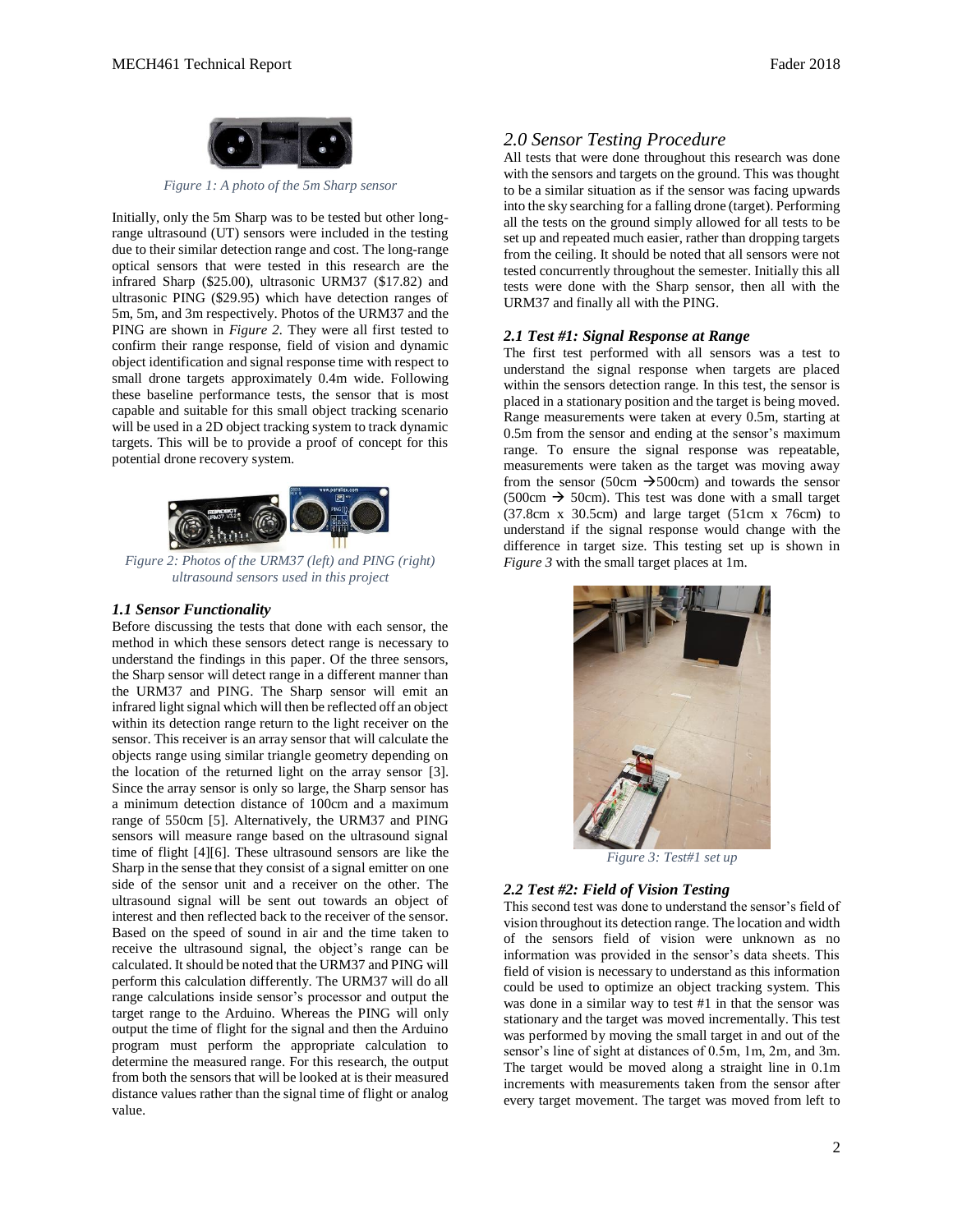right and right to left of the field of vision to test the repeatability of the signal response. The leading edge of the target was used as a reference point when moving across the sensors field of vision. The signal response would be monitored during the test and once the sensor's signal shows that the target is no longer identified, this would be recognized as the field of vision limit. *Figure 4* shows a portion of the field of vision testing where the target is in a position where it is moving across the sensor's field of vision (note the target is not in line with the red center line of the sensor).



*Figure 4: Snapshot of the target moving through sensor's field of vision for test #2*

# *2.3 Test #3: Target Identification*

The third test performed was done to test the sensors' ability to see flat objects when they aren't directly perpendicular (normal) to the sensors line of sight. As well as test the sensors output consistency when panning at different speeds on a servo. Test #1 and #2 were done with targets perfectly normal to the line of sight but in the case of a falling drone, it's very unlikely the bottom surface will be perfectly perpendicular to the sensor's line of sight. This test involved mounting the sensor on a servo that was programmed to sweep 180 degrees with the sensor taking measurements every time the angle is increased or decreased. In this test, 5 targets were placed at  $0, \pm 30$ , and  $\pm 60$  at 1m from the sensors static location. *Figure 5* is a schematic showing the target set up with respect to the sensor location. This schematic will show the two different test configurations that were done in Test #3. Test configuration #1 had all targets in line with each other, identified as oblique targets that were nonperpendicular to sensor line of sight (left side of *Figure 5*). Whereas test configuration #2 had all targets turned at an angle that would have them perpendicular to the sensors line of sight (right side of *Figure 5*). This test was done with various programmed delays in the Arduino program to slow down the sweeping speed of the servo to allow the sensor to measure the target distance. Delays ranging from 0ms to 120ms. These delays were included to understand if the sensors would track the targets more effectively at slower servo sweeping speeds.



*Figure 5: Schematic of oblique and normal target test setup for Test #3*

#### *2.4 Test #4: Signal Response Speed Testing*

This final test was only done for the two ultrasound sensors as their signal response time is dependent on the target distance. Testing the Sharp was not a concern for this test as it has a specified signal response time of 16ms and it makes use of infrared light which experiences a negligible time of flight increase within a range of 5m [5]. To measure the signal response time, timing statements were added to the Arduino program to measure the length of time taken to return a range value. One timing statement ahead of the logic to make the range measurement, and a second timing statement at the end of the range measurement. The difference in these timing statements was recognized as the time taken for the sensor to make the distance measurement. This test was done to understand how quick the sensor's signal response would be and if the measurement time would change based on target distance. Since a drone falling is a time-sensitive situation, the sensor used in this application must be able to report a range signal quickly.

# *3.0 Results & Discussion*

The results will be presented by reporting all test results for each sensor in chronological order. The purpose of the order is to describe the selection of a certain sensor, the discovery of why it was unfit for this application and then the procurement of an alternative solution. The first sensor tested was the Sharp, followed by the URM37 and finally the PING.

# *3.1 Sharp Results 3.1.1 Test #1 Results*

Before starting all sensor testing with the 5m Sharp, it was known from prior experience in MECH 452 (Introduction to Mechatronics) that the 5m sharps smaller sibling, the 1m sharp has a non-linear signal response. Since the 5m sharp is simply geometrically scaled up from the 1m sharp, a nonlinear signal response should be expected. Seen in *Figure 6* is the signal response in millivolts for the 5m Sharp in test #1 with the two sized targets. It can be seen in this figure that the non-linear signal response is similar between the two sized targets from 100cm to approximately 300cm. The difference in signals becomes more apparent for target distances great than 300cm, as the two signals begin to deviate and become inconsistent with each other. This is due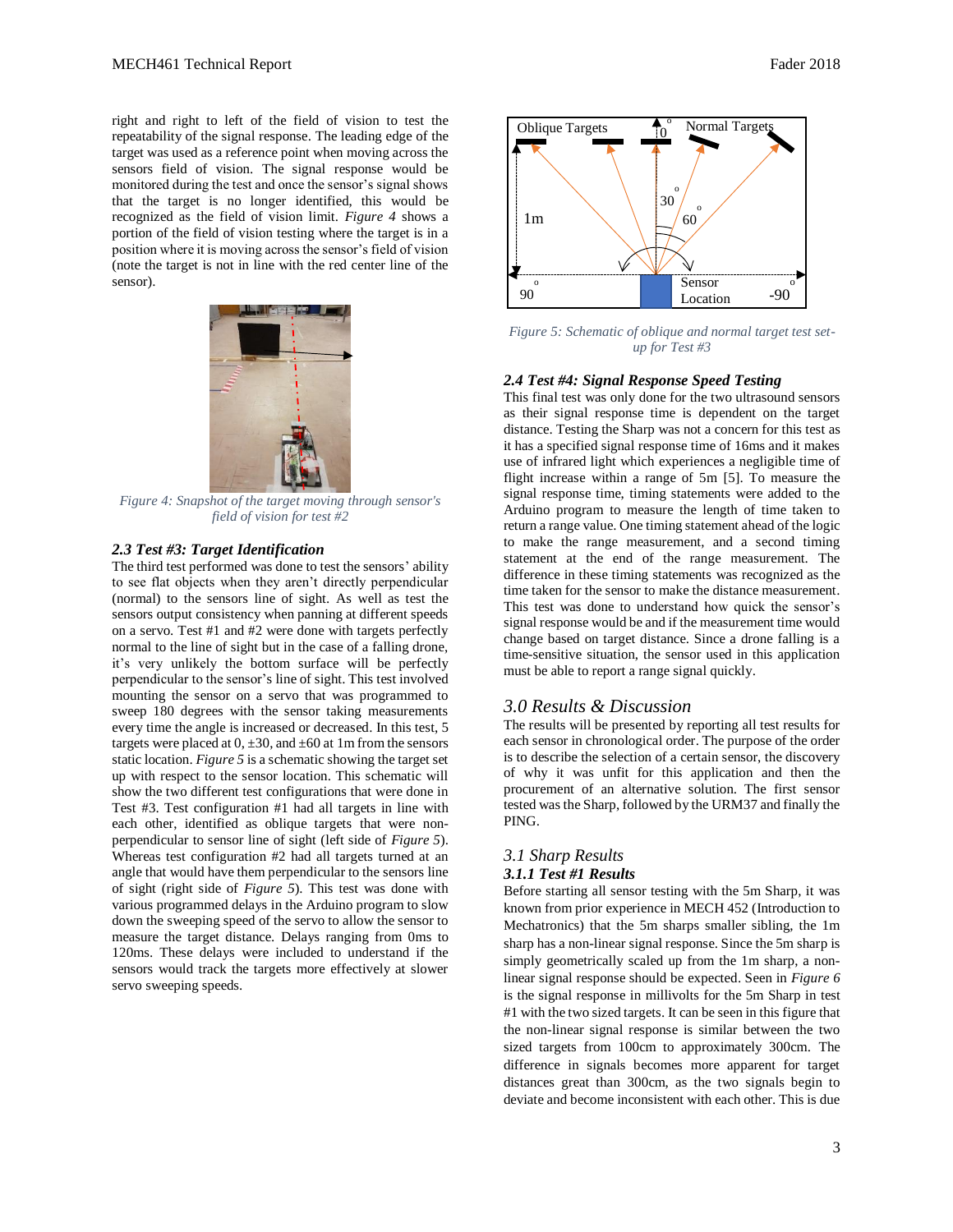to the effect of the non-linear response as a small change in voltage could imply in a large change in target distance. As the response curve begins to approach the imaginary asymptote around 1000mv the accuracy of the sensor becomes very inconsistent and non-repeatable for measuring targets at these distances.



*Figure 6: Sharp signal response at range*

### *3.1.2 Test #2 Results*

Before getting the results from this test, it was expected that when the sensor started to detect the target that was being moved into its field of vision, the magnitude of the signal response should be identical to what was collected in test #1. *Figure 7* shows the signal response for the Sharp from test #2, where a target was moved in and out of the field of vision of the sharp at 0.5m, 1m, 2m, and 3m. On this figure, there are also horizontal lines representing the expected voltages at each distance collected from test #1. These horizontal lines provide an idea of what the signal response should be when the target is being identified by the Sharp. It can be seen in *Figure 7* that the region in which the signal is at the expected voltages in not at 0cm of the target offset distance, where 0cm was arranged to be the center of the sensor. The signal increase is the point where the sensor is measuring the range to the target. This offset of the field of vision is due to the Sharp not being symmetrical in their design, one side will emit the IR signal and the other will receive the signal. Due to this asymmetry, half of the sensor is technically "blind" as it will never receive a signal if a target is not within the range of the signal emitter.

It can also be seen in *Figure 7* that the Sharp signal is rather inconsistent with the horizontal expected voltage at each distance. The effects of the non-linear signal response are quite evident in the 2m and 3m test response as they are more inconsistent with respect to the expected voltage line than the 0.5m and 1m data.



*Figure 7: Sharp field of vision test signal response*

# *3.1.3 Test #3 Results*

The results from this test truly showed the object identification limitations of the Sharp sensor. These results provide justification that if a flat target is turned away from the sensors line of sight more than 30 degrees than the sensor will not be able to detect its range. The data plot for the Sharp in *Figure 8* shows this failure of oblique target detection. This failure can be identified when comparing to the green date curve to the blue data curve. In this figure, the green curve is when all targets were turned appropriately to face perpendicular (normal) to the sensors line of sight. The green response curve shows regions of consistent signal response (in mv) that corresponded with the expected signal response for the distance of each target. Since portions of the oblique data (blue curve) on *Figures 8* are inconsistent with the normal target signal response (green curve), it is justified that the Sharp failed to identify the some of the targets. The Sharp managed to partially identify the targets at  $\pm 30$ degrees (circled in yellow) but did not identify the targets at ±60 degrees (circled in red). The plot shown in *Figure 8* is the data taken when the Arduino program was using no delays when sweeping the 180 degrees as fast as it can. It was also found that regardless of the speed of the servo, the output would be very similar. This would imply that the Sharp was able to report back a new range signal very quickly before the servo has moved too far. It is already known that the Sharp has a quick signal response rate of 16ms, so this justifies that the Sharp could sweep quickly with no need for programmed delays.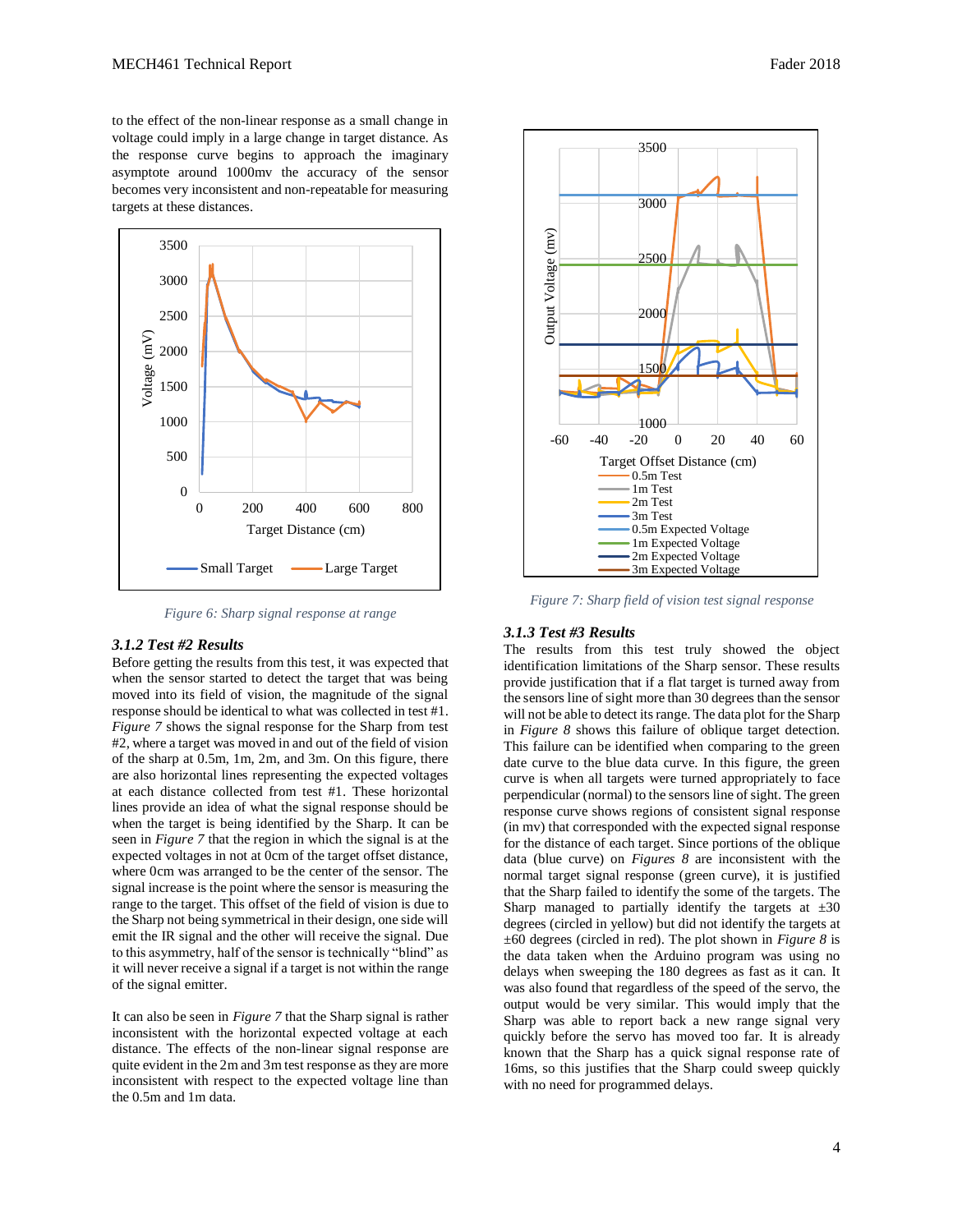

*Figure 8: Sharp signal response for the oblique and normal target test*

# *3.1.4 Test #4 Results*

This test was never performed with the Sharp sensor as its signal response was identified as 16ms on the Sharps data sheet [5]. Additionally, since the signal from the Sharp is infrared light traveling at the speed of light, the difference in signal time of flight for targets of different ranges is essentially negligible. For these reasons, the signal response time of 16ms was treated as a constant.

## *3.1.5 Sharp Discussion*

Although the Sharp has a specified 5m range and a quick signal response time of 16ms, it has many associated drawbacks. The largest drawback to this sensor is the nonlinear signal response as a function of target distance. This non-linearity was the reason the Sharp cannot provide a consistent signal response at ranges larger than 3m. Furthermore, since the Sharp cannot consistently detect objects closer than 1m, the useful range of this sensor is much smaller than what is specified on the data sheet [5]. Although being able to detect some of the targets in Test #3, the Sharp's inconsistent signal response and small useful detection range made it unfit for this object tracking application.

#### *3.2 URM37 Results*

Since the Sharp was not selected to be used for this tracking system application, a new sensor with similar technical specifications was selected to be tested. This second sensor to test was the URM37 ultrasound sensor.

# *3.2.1 Test #1 Results*

One difference with the signal response for the URM37 is that it would output the actual measured distance rather than voltage like the Sharp. Due to this, the data plots for the URM37 would show the measured distance plotted against the target distance. This is technically not the direct signal output as the sensor must do a calculation to return range, but considering this is a scaled form of output from the analog signal, it will be considered as the sensor's calibration curve/signal response. It can be seen in *Figure 9* that the

calibration curve is very linear as the measured distance from the sensor will correspond almost identically with the target distance. This is the expected response as the sensors should be measuring distance accurately. This figure provides a visual on the degree of accuracy and consistency of the signal response for the URM37.



*Figure 9: URM37 analog signal response at range*

# *3.2.2 Test #2 Results*

The consistency of the URM37 sensor during this test was much more accurate than what was seen with the Sharp. The signal peaks when the target was identified were much more consistent, as seen in *Figure 10*. This width of the field of vision was very similar to the Sharp as it is also approximately 50cm wide. The URM37 also has a field of vision centered around the right side of the sensor (+0.2m offset from 0m), rather than directly in the center of the sensor. Again, this is due to one side of the sensor emitting the ultrasound and the other side receiving.



*Figure 10: URM37 field of vision test signal response*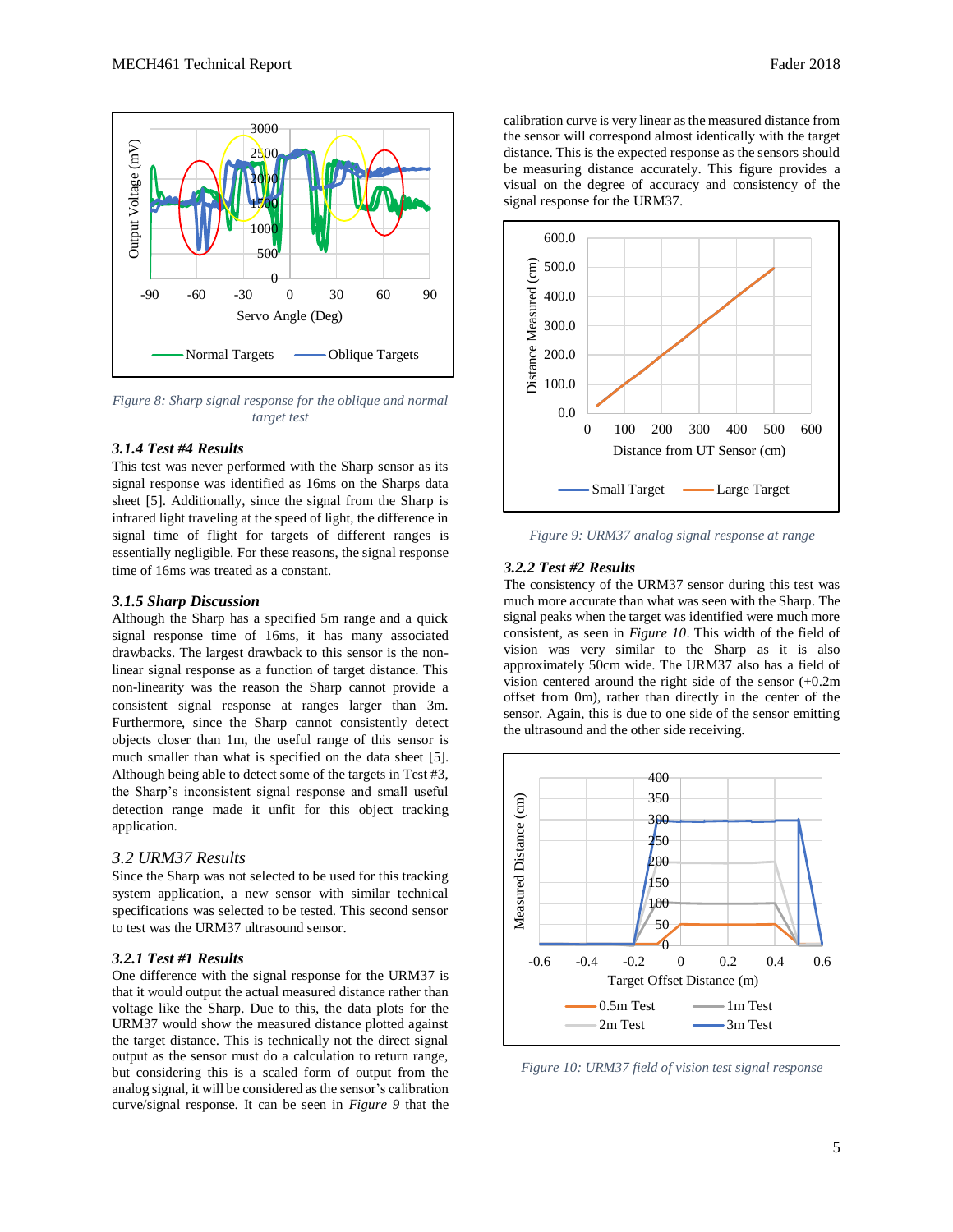## *3.2.3 Test #3 Results*

When procuring the ultrasound sensor, there was speculation that the URM37 would outperform the Sharp when identifying oblique targets, since the ultrasound may be more likely to return to the sensor than IR light. In *Figure 11,* the green curve shows the sensor response when identifying normal facing targets and has consistent signal regions corresponding to each target angle. This normal target curve (green curve) will be used to compare to the oblique target curve (blue curve). Unfortunately, the URM37 had a much worse performance than expected as it did not identify the targets  $\pm 30$  and  $\pm 60$  degrees (circled in red), which can be seen in the blue curve. This could have been due to the angle of the target being placed at such an oblique angle that the signal was reflected off to another part of the room.



*Figure 11: URM37 signal response for the oblique and normal target test*

Another thing to note is the URM37 has an associated 100ms signal response time as mentioned in its datasheet [4]. This became very apparent in this test as the programmed delay was increased above and below 100ms to see the effects of the servo moving faster than the URM37 can technically measure. The result of this is that the angles in which the signal would peak up or down would be rather inconsistent at servo speeds where there is a delay less than 100ms. *Figure 11* shows the data from when there was no delay which can be compared to *Figure 12,* which shows a portion of the normal target plot with the URM37 but with a programmed delay of 100ms.

It can be seen in *Figure 12* that the points where the signal increases and decreases (circled in red) there is always two vertical lines separated by approximately 5 degrees. This is due to the one side of the sensor doing the object detection, the URM37 will detect the same target at two different angles depending on its direction of rotation (CCW or CW). The data in *Figure 12* is three measurement cycles (-90 to 90 and back to -90), and something to note is the consistency of the location of these vertical lines. Since they are always in the same angle even despite having three rotations of range data overlaid on the plot, it could be justified that the 100ms delay is allowing the sensor to detect range properly before moving to the following angle.



*Figure 12: Portion of URM37 servo sweeping in test #3 with a programmed delay of 100ms*

This behaviour can be compared to the vertical lines in *Figure 13*, which has much less consistent vertical signal lines. This inconsistent signal rise is due to the servo is moving faster than the URM37 can properly measure target range and is detecting new targets at a variety of different times.



*Figure 13: Portion of URM37 servo sweeping in test #3 with a programmed delay of 0ms*

#### *3.2.4 Test #4 Results*

Performing the timing test was particularly important for the UMR37 as it was the deciding factor for this sensors feasibility for this tracking application. The sensor data sheet did make it clear that there was a 100ms delay time with data acquisition, but it was worth investigating exactly what this time would be. During Test #3, timing statements were programming in the code and the length of the time was taken to measure the distance to the target at 1m away from the URM37. *Table 1* shows some data from the testing when the servo was sweeping towards a normal facing target at 1m. When the distance recorded reports "Invalid", this means that the URM37 was measuring distance beyond its maximum range, so it would not just identify this as an invalid measurement. But what should be noticed is that the measurement time for a distance that is approximately 5m away from the sensor is ~250ms, not 100ms as specified in the datasheet [4]. Additionally, the data points measuring close to 100cm had measurement times of ~60ms.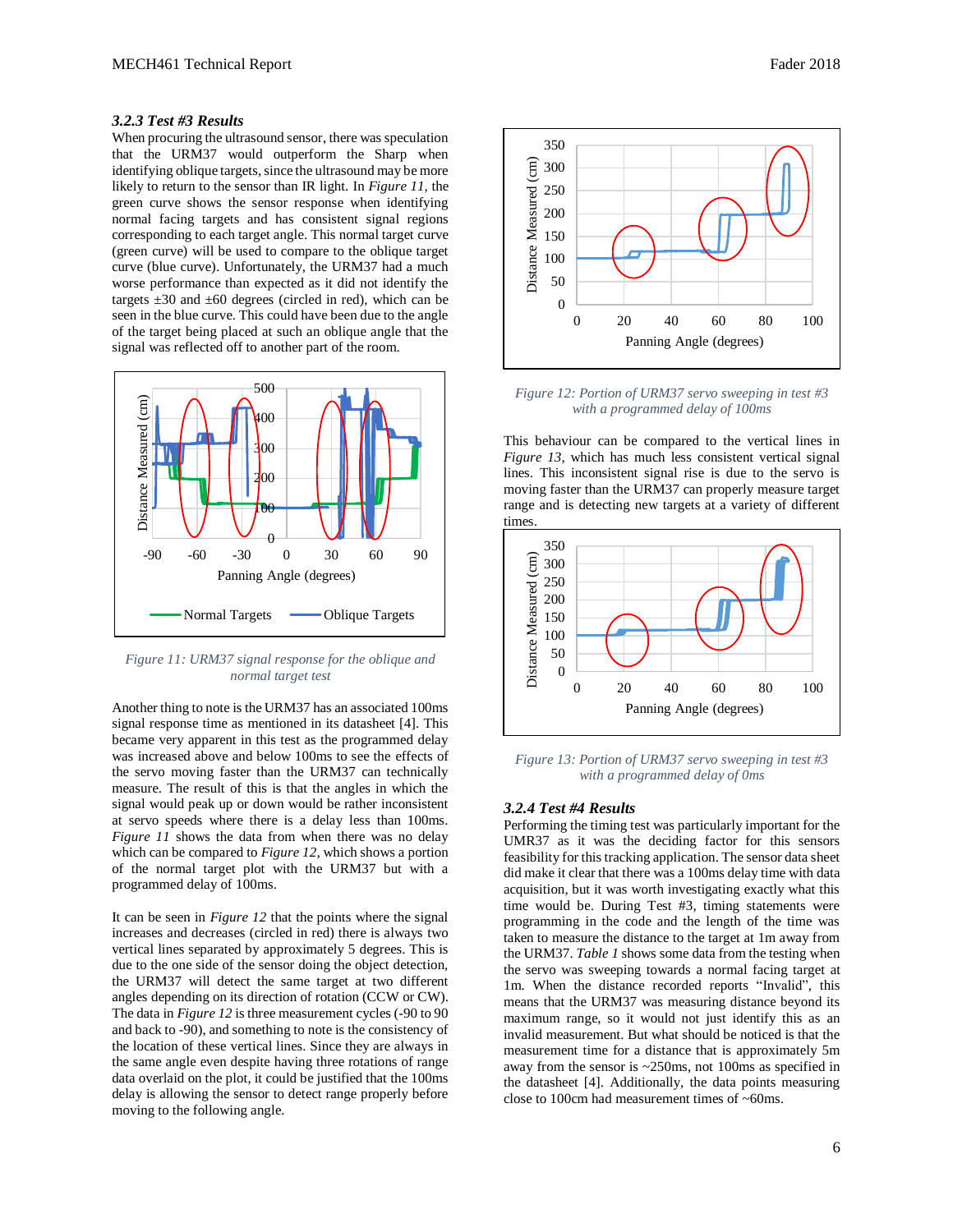*Table 1: Portion of URM37 data from measurement timing test*

| Angle | Distance (cm) | <b>Measurement Time (ms)</b> |
|-------|---------------|------------------------------|
| 117   | Invalid       | 246                          |
| 116   | Invalid       | 248                          |
| 115   | Invalid       | 248                          |
| 114   | 106           | 94                           |
| 113   | 104           | 44                           |
| 112   | 103           | 57                           |
| 111   | 103           | 60                           |
| 110   | 102           | 64                           |
| 105   | 102           | 47                           |

Using this information collected from the timing test a measurement time vs target distance plot could be produced. This is shown in *Figure 14.* A forecasted trendline was made on the chart to extrapolate to where the minimum measurement time would be. This theoretical point is approximately 20ms at the closest distance. Seeing this data from *Table 1,* it could be that the 100ms delay time was a general measurement time for the sensor.



*Figure 14: URM37 measurement time as a function of target distance*

#### *3.2.5 URM37 Discussion*

Even before performing all the tests with the URM37, it was made clear that it had an associated 100ms signal delay time. The hope was that this sensor would outperform the Sharp in these tests, but the signal delay proved to be the biggest drawback for the URM37. Although having a consistent calibration curve and field of vision response, its inability to identify targets at an oblique angle and its slow signal response made it not ideal for this time-sensitive drone tracking application.

# *3.3 Ping Results*

Now that the Sharp and URM37 have been tested and have proven to be not as ideal for this tracking system application, a third sensor was tested. Fortunately, some direction was given from the previous tests to find an ideal sensor for this tracking system. The previous sensor tests highlight that an ideal sensor should have a fast response time like the Sharp but a consistent signal response/calibration curve like the URM37. The third sensor that was tested was believed to satisfy these criteria. The PING ultrasonic sensor functions the same as the URM37 but has no onboard range processing/calculation, so it most likely has a faster signal response. Unfortunately, the PING has a reduced detection range of 3m rather than 5m.

### *3.3.1 – Test #1 Results*

The calibration curve for the PING was found to be very similar to be very similar to the calibration curve of the URM37 as they are both very linear responses. This PING calibration curve can be seen in *Figure 15¸*where it shows the curves for the small and large target, as well as a plot showing a perfect distance calibration. It was noticed that the PING begins to lose accuracy as the target distance approaches its detection range limit (3m). This can be seen in *Figure 15* as the "Small Target" line in grey begins to deviate below the "Expected Distance" line in blue.



*Figure 15: PING signal response at range*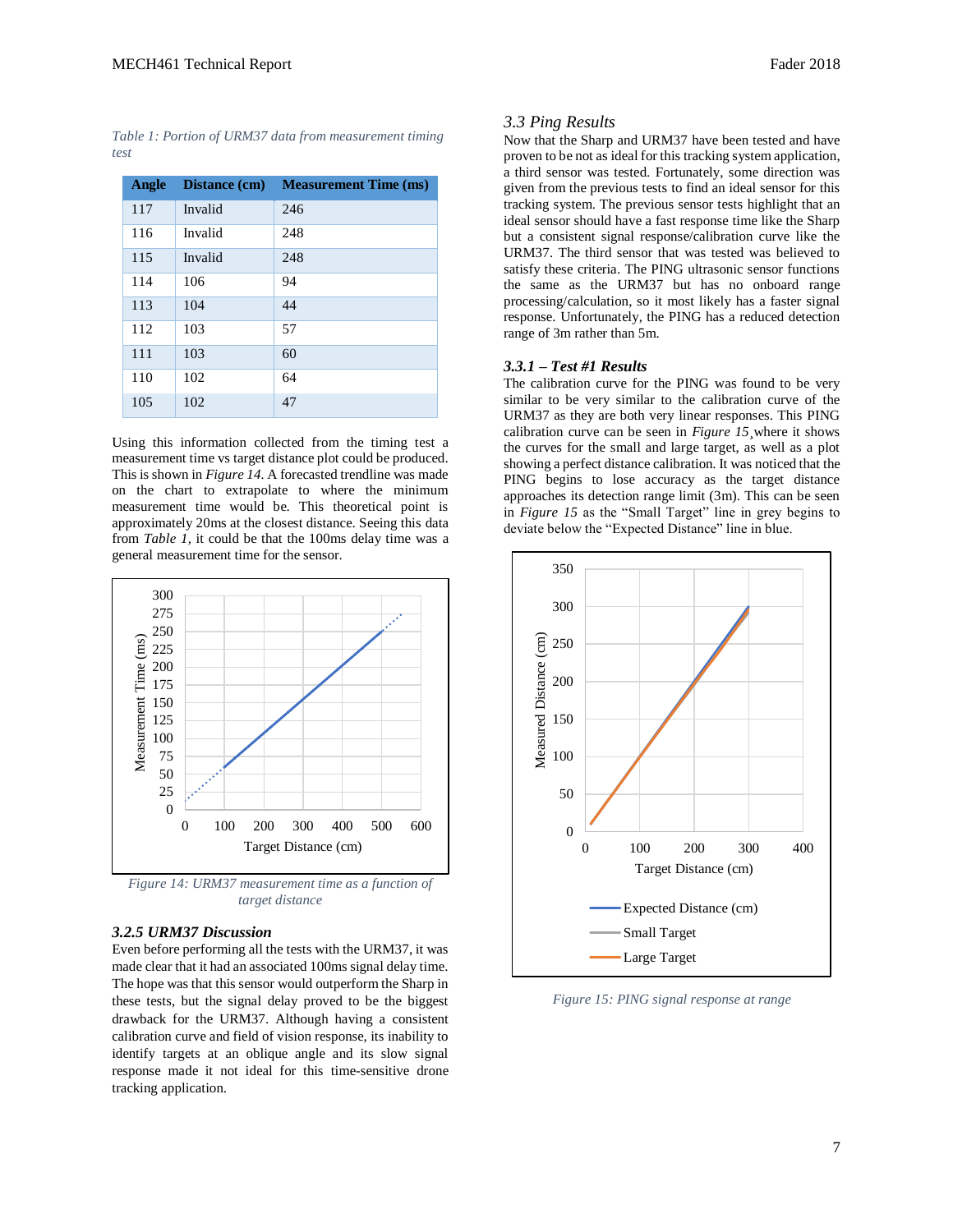# *3.3.2 – Test #2 Results*

It was found that the test results for the PING were slightly less accurate than the signal response seen with the URM37 but still more consistent than the Sharp. This signal response can be seen in *Figure 16,* shows consistency around the measured distance but with slight range fluctuation. This small fluctuation was discovered in the test results from Test #1 as the PING signal response is less accurate with a smaller target, which was the same target used in this test. Some of the fluctuations could be due to the inconsistent testing protocol as the target could have been turned or slightly closer to the sensor in this test when it was positioned manually.



*Figure 16: PING field of vision test signal response*

#### *3.3.3 – Test #3 Results*

Similarly to the URM37, the PING did not perform as expected for the oblique target test. It can be seen in *Figure 17* that the signal response for the oblique target (blue curve) does not stay at the same measured distance value as the normal target signal response (green curve). Since the normal target response has locations of consistently measured distances at the appropriate angles, it is treated as the ideal response for this test. This can also be justified by making the comparison between *Figure 17 and Figure* 11 of the URM37 as they are a similar shape. When comparing to the oblique target data curve, the PING failed to identify targets at  $\pm 30$  and  $\pm 60$  degrees (circled in red).



*Figure 17: PING signal response for the oblique and normal target test*

The justification for the sensor not identifying the oblique targets placed at  $\pm 60$  degrees from information found in the PING data sheet. The data sheet provides a graphic showing that if an angle between the line of sight of the sensor and a flat object is less than 45 degrees, the signal will not be returned to the PING [6]. This angle is shown as theta  $(θ)$  in *Figure 18.* Since the functionality of the URM37 and the PING are essentially identical and performed in a similar way for test #1, #2 and #3, this is most likely the cause of why the URM37 also didn't detect the target at  $\pm 60$  degrees. Unfortunately, this information from the PING data sheet does not provide justification on why the URM37 and PING did not identify the targets at  $\pm 30$  degrees. To understand this, further testing should be done by collecting data for targets turned above and below this criteria angle of 45 degrees indicated by the PING data sheet.



*Figure 18: Screenshot from PING data sheet showing oblique identification limitations [6]*

With respect to the signal peak consistency, the PING proved to have quite consistent signal peaks while doing several 180-degree sweeps. This consistency is most likely due to the very quick signal response rate of less than 19ms mentioned in the datasheet [6]. These consistent signal responses can be seen circled in red in *Figure 19.*



*Figure 19: Portion of PING servo sweeping in test #3 with a programmed delay of 0ms*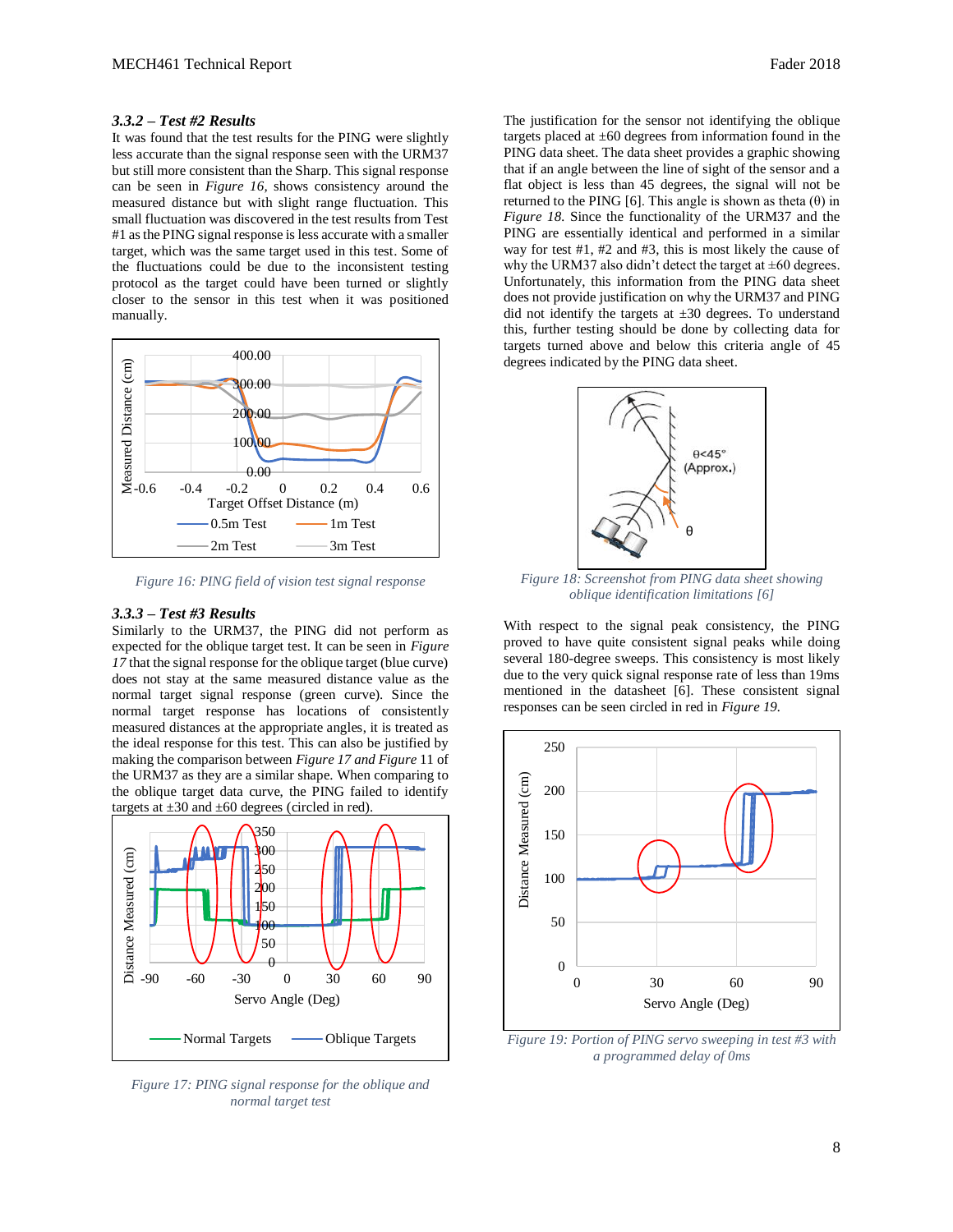An interesting discovery is that the PING and URM37 had slightly different locations of these signal spikes for the target at 30 degrees. This difference can be seen in *Figure 20* in the red circles. This difference can be found for the target at -30 degrees, but *Figure* 20 is only showing angles 0 to 90 to better see the difference in signal spikes. The reason for this difference only happening for the target placed at 30 degrees and not the target at 60 degrees is rather unknown. It would be expected that the PING and URM37 would identify targets at similar points in their 180 degrees of sweeping since they have very similar fields of vision that are located on the same side of the sensor. This could be investigated in future work with the URM37 and the PING.



*Figure 20: Portion of URM37 and PING servo sweeping in test #3 with a programmed delay of 0ms*

# *3.3.4 – Test #4 Results*

Since discovering that ultrasonic signal response time can change depending on target distance, further investigation was done to understand the behavior of the signal response over the PING's detection range. Although being told that the PING can detect range within 19ms, the relationship of measurement time as a function of target distance was still unknown. The was done by performing a similar test like Test #1, but with timing statements before and after the PING measurement logic. The signal response over the sensor's range was found to be very linear as target distance increased which similar to the response of the URM37. This relationship is shown in *Figure 21.*



*Figure 21: Signal response time as a function of target distance*

# *3.3.5 – PING Discussion*

The PING sensor proved to have the functionality that would be ideal for the object tracking system. This is due to its consistent linear calibration curve, relatively consistent field of vision and fast signal response time. The PING made the bridged the gap between the Sharp and the URM37 by having consistent and fast signal response rather than one or the other. For these reasons, the PING will be used for the dynamic target tracking system to realize the proof of concept. Unfortunately, due to the reduced detection range, the scale of the proof of concept will have to be reduced to a range of 3 meters.

# *4.0 Moving Target Tracking System*

This moving target tracking system will be composed of two components to show dynamic object tracking. These components of the system will be the programmable moving target and the PING sensors for the tracking system.

#### *4.1 – Moving Target Set-up*

The moving target for this test will use the small target that was used throughout test #1 to #4 and will be mounted to the front of a Lynxbot programmable robot. Shown in *Figure 22* are photos of the Lynxbot robot car and the target mounted on its front via Lego cantilever beams.



*Figure 22: Photos of the target mounted on a Lynxbot robot car*

This Lynxbot will be moving diagonally from corner to corner through a 3m x 3m testing space, and the sensor will be placed on a servo at the midpoint of the lengths of this square. The diagonal trajectory is used to test two components of the tracking system's capabilities, these are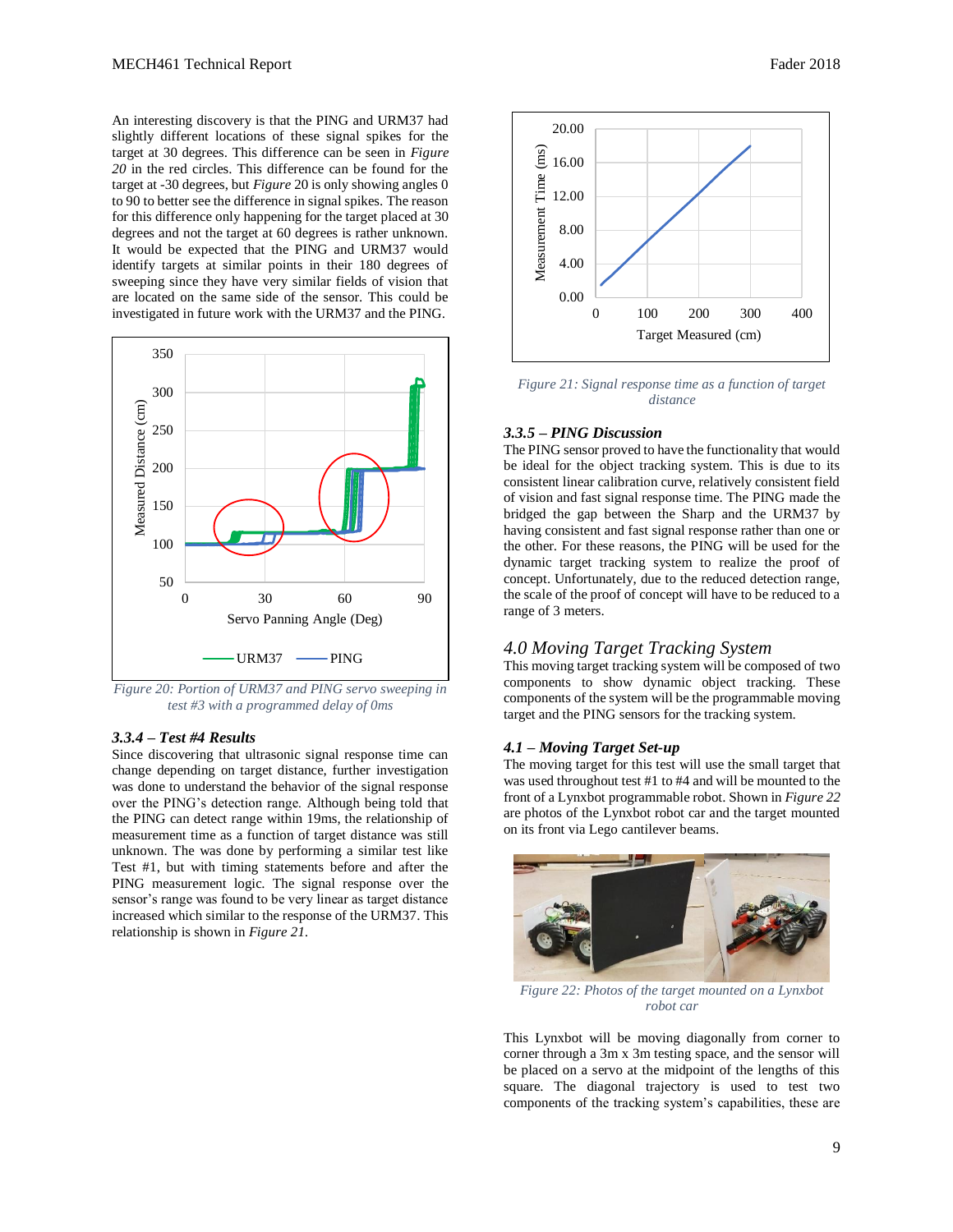increasing target proximity and servo sweeping speed. The Lynxbot will also be programmed to stop and move backward through the testing arena to validate that the tracking system can, in fact, track the object in 2 rotational directions (CW & CCW). A schematic is shown in *Figure 23* shows the proposed layout for the object tracking system test, where the grey box is the sensors' location.



*Figure 23: Schematic of 2D tracking system area and robot trajectory*

### *4.2 – Double PING Tracking System*

The tracking system would be composed of two PING sensors placed side by side and on a single servo. The Arduino program behind the PINGs would compare the distances measured by the two sensors. Should the distances be different, this would indicate that one sensor is measuring the range to the target when the other could be measuring range beyond the target, this would trigger program to move the servo appropriately to have both sensors looking at the same target. *Figure 24* shows an example of the two sensors on a servo set up.



*Figure 24: Photo of two sensors set up on the servo*

The goal was to develop an object tracking system that could track the target moving back and forth within the sensor's detection range of 3m. An additional goal would be to identify at which point in the servo sweep can will the sensor lose the range of the target.

## *4.3 – Tracking System Results*

It was found during prior servo testing that making print statements (to output servo angle and sensor distance) would slow down the rate in which the servo can sweep through the 180 degrees as this was more computation time per program loop. Knowing that this was an issue for servo speed, the program used for the object tracking system would not make any print statements in the eye of optimizing servo speed to track as fast as possible. Unfortunately, when not outputting numerical information, there was there was no clear way to identify that the sensors were effectively tracking the target. To solve this issue, a Lego mount was made to be installed on the servo to hold a cell phone. This cellphone would be facing in the same direction in which the sensors while recording video of the tracking. This video evidence would give some better insight on how well the sensors are tracking the moving target, simply by seeing how much of the target is in the video frame. Photos of the mount are shown in *Figure 25* of the Lego camera mount.



*Figure 25: Lego phone mount to allow for video recording in the direction that the sensors are looking*

Two test demonstrations were done in testing to show the tracking systems capabilities and limitations. Demonstration #1 had the Lynxbot perform a program routine that would move forward for 2 seconds and backward for 2 seconds along its diagonal path. The Lynxbot starting position will be in the center of the 3m x 3m arena that way the tracking system can see the target most of the time. Demonstration #2 was to have the Lynxbot run a slightly different program routine to move forward for 3 seconds and then move backward for 2 seconds. The purpose of this test was to have the Lynxbot move further out of the sensor's field of vision as it moves along its diagonal. This enabled identification of the angle where the sensor can no longer see the target on the robot.

These two trials were recorded with the phone mounted on the servo and a video was uploaded to *Youtube* to show the two trials. The video can be found at the link below.

<https://youtu.be/9RiVoP07ZBw>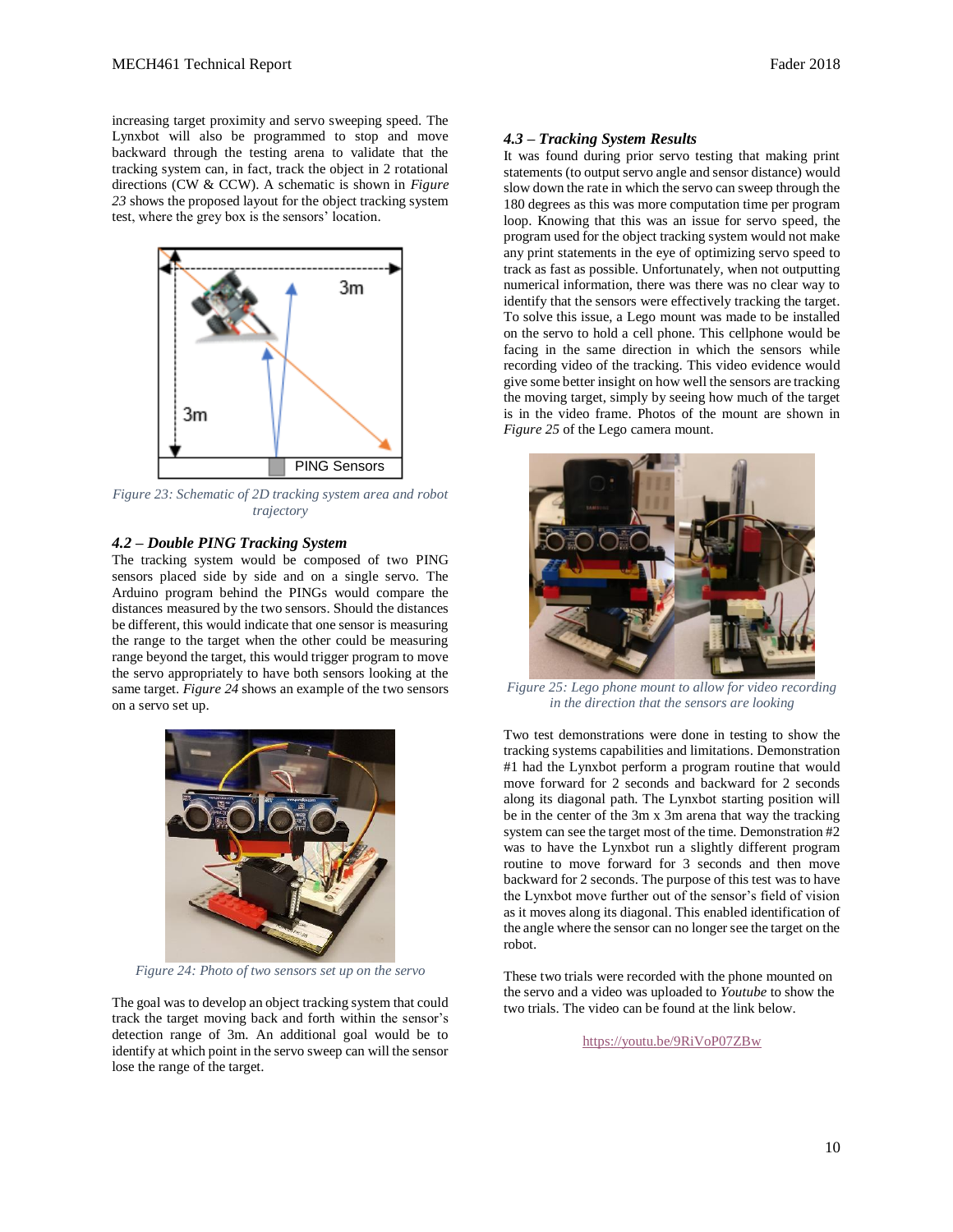## *4.3.1 – Video Test Demonstration #1*

In test demonstration #1, the sensors followed the target most of the time, with occasional moments of the sensors missing the target and the robot driving away. Although there are parts in this video where the sensors do lose track of the target, the tracking system was following the robot most of the time which is proof to show that the system is performing as intended. The robot was only moving within approximately 45 degrees of the servo's 180 degrees and was moving back and forth in front straight ahead of the sensor position. The region in which the robot is moving is highlighted in *Figure 26,* this region is the space between the two dashed blue lines*.*



*Figure 26: Graphic showing where Lynxbot was moving in demonstration #1*

#### *4.3.2 – Video Test Demonstration #2*

The second clip in the video is test demonstration #2, which is when the robot is moving further out of the field of vision of the sensor. In this demonstration the target moves far enough to the right of the sensor that the target on the front of the Lynxbot is at such an oblique angle, the tracking system cannot track it. This can be seen multiple times through the video as the Lynxbot will move back into the line of sight of the sensors and then move forward to a point where the sensors lose the target again. Again, this is a similar issue to what was seen in Test #3 as the PING has difficulty identifying oblique targets. The schematic in *Figure 27*, the red arrow shows approximately the point in which the tracking system can no longer receive a signal from the target.



*Figure 27: Graphic showing where sensor system will lose the position of the target due to large oblique angle in demonstration #2*

## *4.4 – Tracking System Discussion*

Overall the tracking sensor worked as intended but was subject to its functional limitations. In this case, the double PING system was able to follow the moving target within its 3m range for most of the time that the target was moving along its diagonal path. Unfortunately, the sensor no longer was effective to track the target as it was found to be at an angle that was beyond this oblique angle threshold. This problem was faced in Test #3 as well as this tracking application, and it would be expected to happen in a live scenario. It is very unlikely that the sensor would be directly underneath the falling done. Meaning that this tracking system would almost always be faced with an oblique surface when tracking the range of a falling drone. As seen in Test #3, the PING was unable to identify oblique targets when it is turned more than 30 degrees from its vertical position, which could be a crutch to this tracking system. Otherwise, the sensor system was able to track a moving target that is approximately 0.4m wide within a 3m.

Although the PING sensor was chosen to be the ideal sensor of the three tested for this proof of concept, there is a limitation for all ultrasonic sensors should this proof of concept be scaled to larger distances. Since this concept is only testing to track objects within a small range (less than 5m), it is not an issue that an ultrasound sensor's signal response time can change based on target distance because the change in measurement times are very small  $(t < 19 \text{ms})$ . But using the known linear relationship between measurement time and target distance for the PING and URM37, the measurement delay could be quite large if the target is very far away. For example, if a target is 100m away, the signal delay time would be approximately 600ms. Despite this delay is less than a second, should a drone with a parachute be falling at a rate of 1m/s, the drone could have moved 0.6m in this time. This displacement over the delay time is large enough that it could be very difficult or impossible to detect the drone again. It should be mentioned that this theoretical displacement of 0.6m is larger than the 0.5m field of vision of the PING. The solution to this timing issue would be using a laser or light-based (IR) sensor like